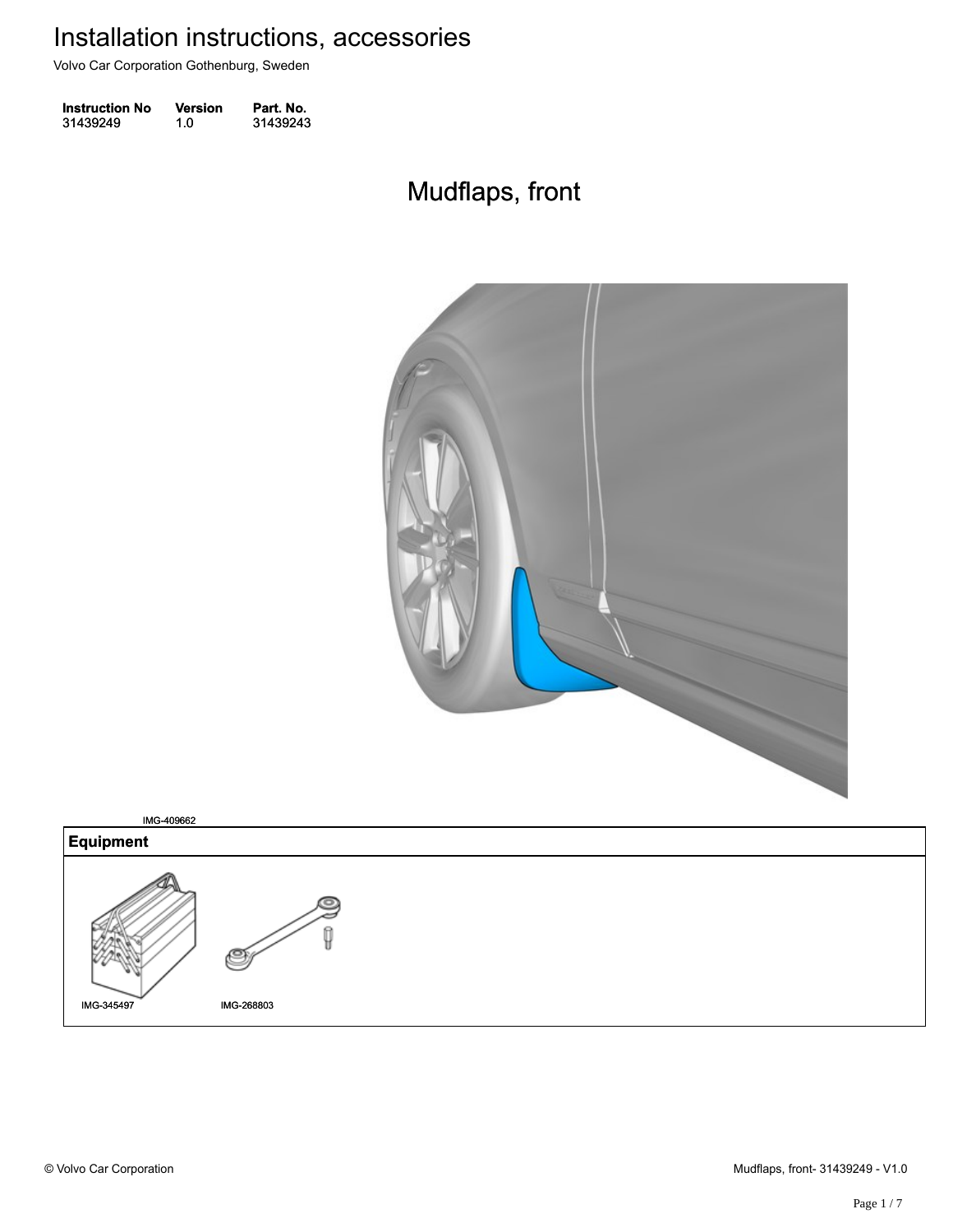Volvo Car Corporation Gothenburg, Sweden



IMG-409666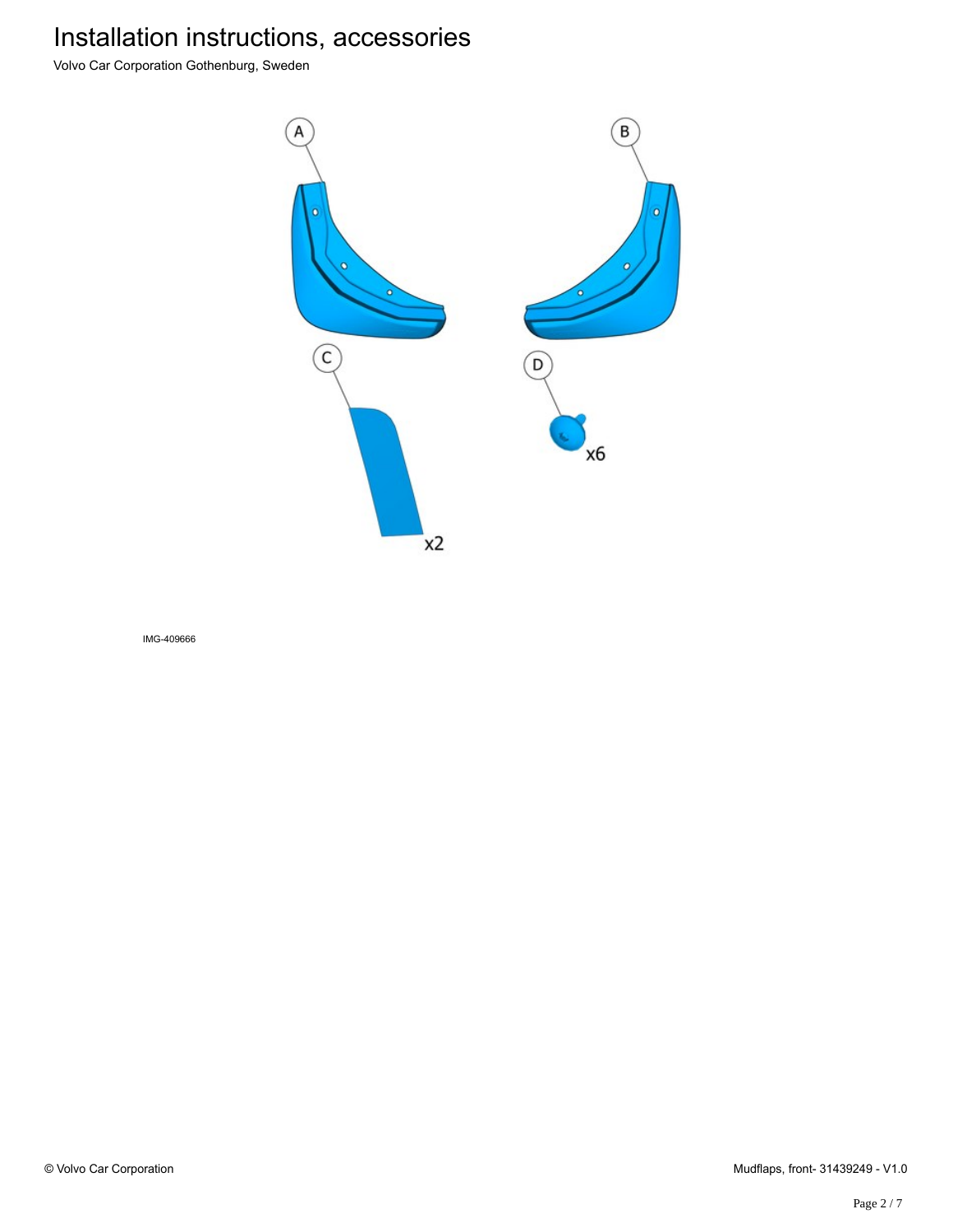Volvo Car Corporation Gothenburg, Sweden

|                | Information                                                                                                                                                        |
|----------------|--------------------------------------------------------------------------------------------------------------------------------------------------------------------|
| 1              | Read through all of the instructions before starting installation.                                                                                                 |
|                | Notifications and warning texts are for your safety and to<br>minimise the risk of something breaking during installation.                                         |
|                | Ensure that all tools stated in the instructions are available<br>before starting installation.                                                                    |
|                | Certain steps in the instructions are only presented in the form of<br>images. Explanatory text is also given for more complicated<br>steps.                       |
|                | In the event of any problems with the instructions or the<br>accessory, contact your local Volvo dealer.                                                           |
|                | <b>Color symbols</b>                                                                                                                                               |
| $\overline{c}$ |                                                                                                                                                                    |
| 3              | Note!<br>This colour chart displays (in colour print and electronic<br>version) the importance of the different colours used in the<br>images of the method steps. |
|                | 1. Used for focused component, the component with<br>which you will do something.                                                                                  |
|                | 2. Used as extra colors when you need to show or<br>differentiate additional parts.                                                                                |
|                | 3. Used for attachments that are to be removed/installed.<br>May be screws, clips, connectors, etc.                                                                |
|                | 4. Used when the component is not fully removed from<br>the vehicle but only hung to the side.                                                                     |
|                | 5. Used for standard tools and special tools.                                                                                                                      |
| IMG-363036     | 6. Used as background color for vehicle components.                                                                                                                |
|                | Preparation                                                                                                                                                        |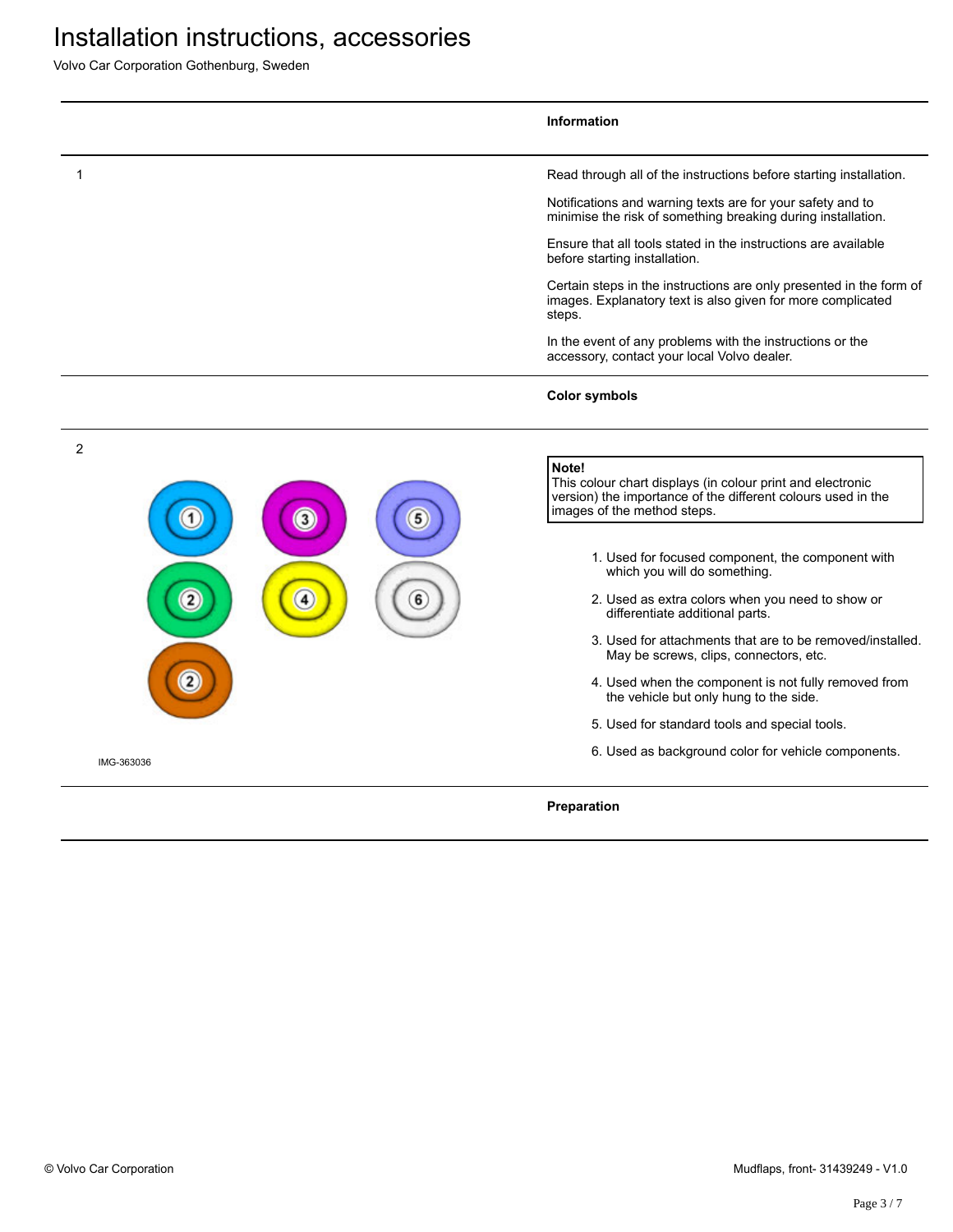Volvo Car Corporation Gothenburg, Sweden



IMG-409667

**Removal** 4 Remove the screws.  $x3$  $\rightarrow$ 9 **TX 25** IMG-409668 **Preparation**

Turn the wheel inwards.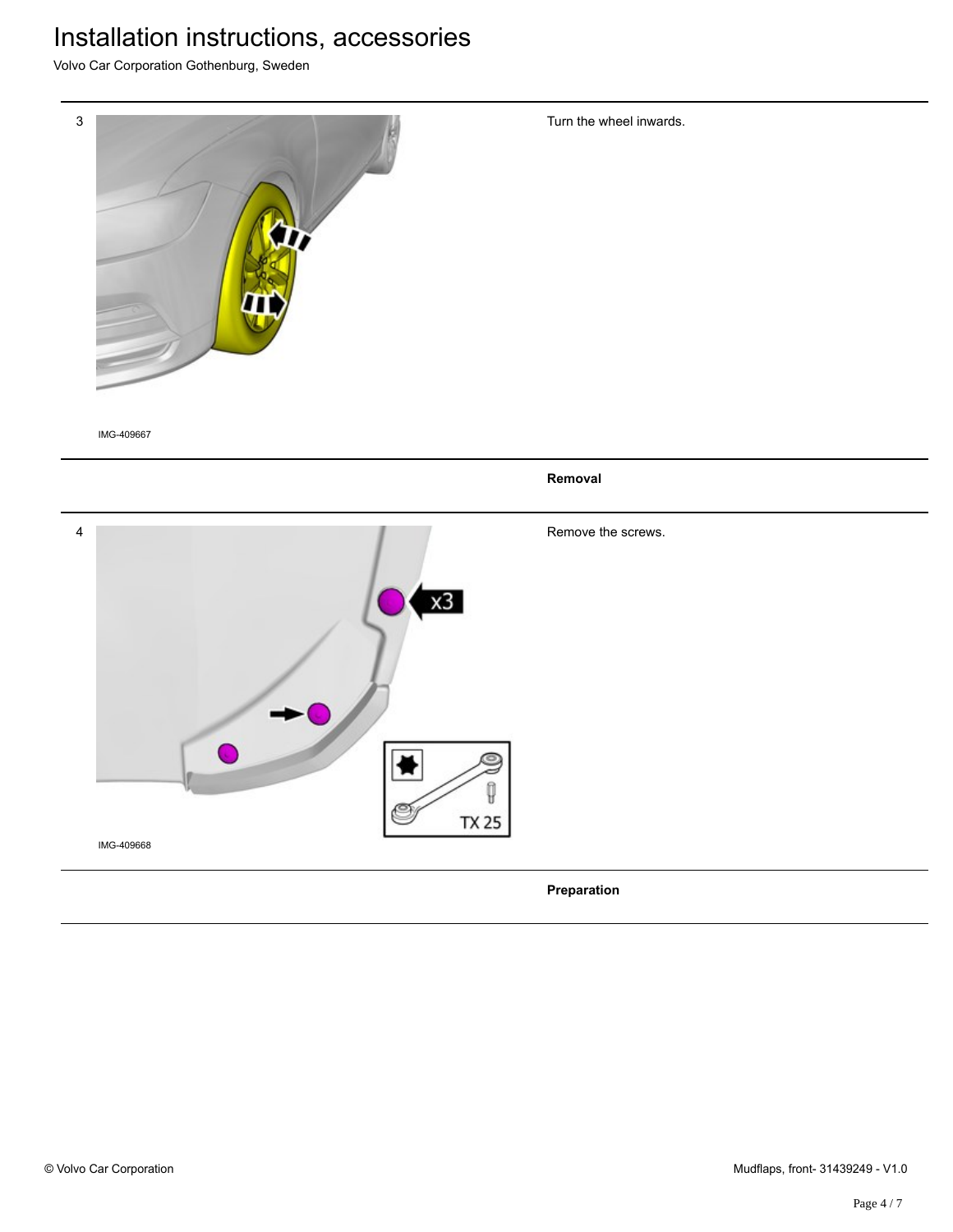Volvo Car Corporation Gothenburg, Sweden



Clean the surfaces.

IMG-409669



**Accessory installation**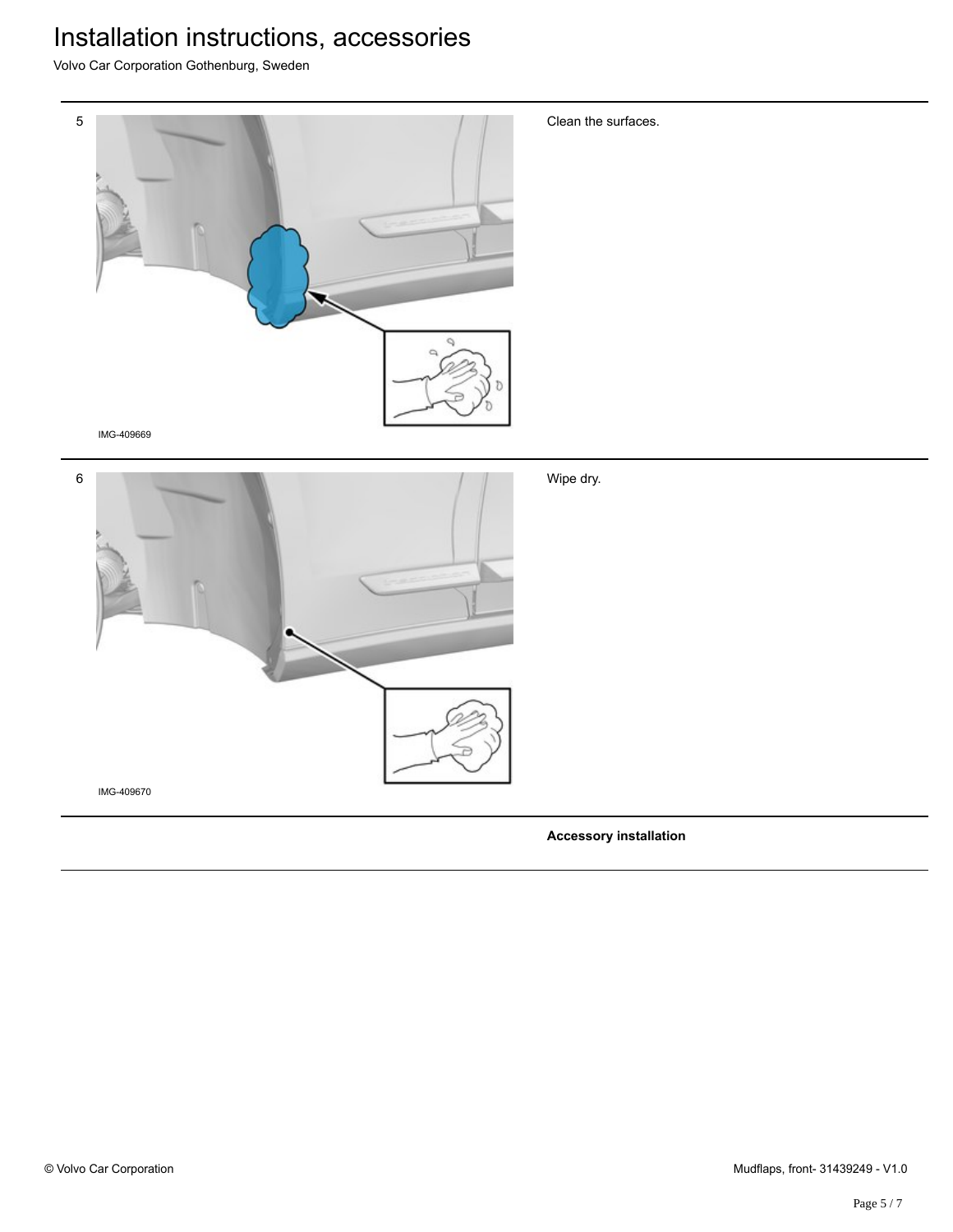Volvo Car Corporation Gothenburg, Sweden





Place the component where indicated in the graphic.

IMG-409671